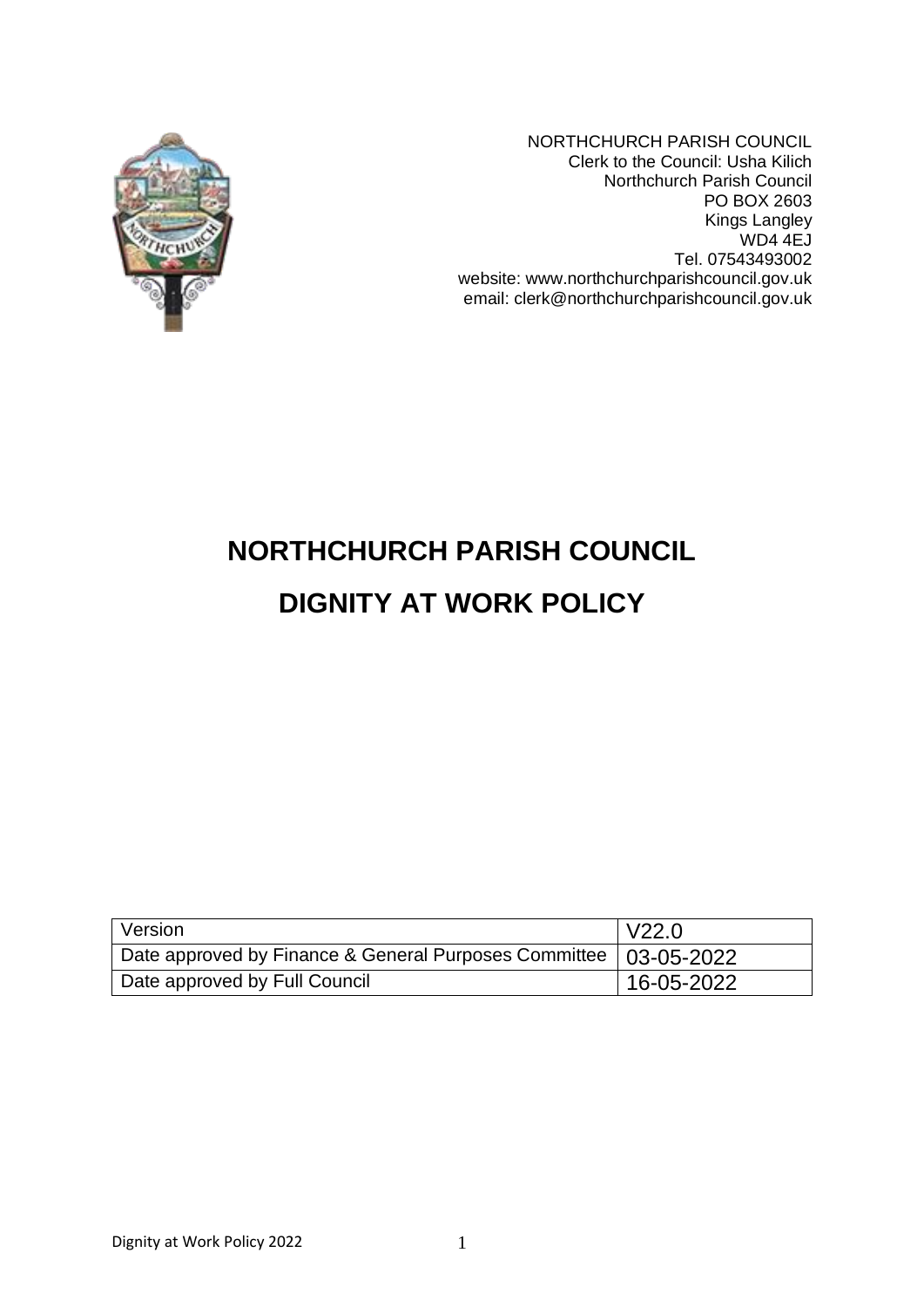# **1. Purpose and Scope.**

**Northchurch Parish Council will not tolerate bullying or harassment of any of its employees by members, other employees, contractors, visitors to the Parish Council, members of the public or users of the Council facilities. The Parish Council is committed to the elimination of any form of intimidation in the workplace.** 

This policy reflects the spirit in which the Parish Council intends to undertake all of its business and outlines the specific procedures available to all employees in order to protect them from bullying and harassment. It should be read in conjunction with the Parish Council's Grievance policy, Equal Opportunity and Diversity policy and the Code of Conduct. The Parish Council will issue this policy to all employees as part of their induction and to all new members.

Everyone who comes into contact with the Parish Council has a responsibility to ensure that their conduct towards others does not harass or bully or in any way demean the dignity of others. If unacceptable behaviour is observed then each individual can challenge the perpetrator and ask them to stop. Effective management of performance will usually include feedback based on objective evidence with dialogue occurring on a face to face basis in confidential surroundings.

Bullying and harassment is most likely to be complained about when individual council members or members of the public criticise Parish Council employees, often without objective evidence and in environments which are open to the public such as Parish Council meetings or by way of blogs, Facebook comments, Twitter, other social media ("cyber bullying").

# **2.Definitions.**

#### **Bullying:**

"Persistent, offensive, abusive, intimidating or insulting behaviour, abuse of power or unfair penal sanctions which makes the recipient feel upset, threatened, humiliated or vulnerable, which undermines their self-confidence and which may cause them to suffer stress."

#### **Harassment:**

"Unwanted conduct that violates a person's dignity or creates an intimidating, hostile, degrading, humiliating or offensive environment." This usually covers, but is not limited to, harassment on the grounds of sex, marital status, sexual orientation, race, colour, nationality, ethnic origin, religion, belief, disability or age. Bullying and harassment are behaviours which are unwanted by the recipient. They are generally evidenced by a pattern of conduct, rather than being related to one-off incidents. Bullying and harassment in the workplace can lead to poor morale, low productivity and poor performance, sickness absence, mental health issues, lack of respect for others, turnover, damage to the Parish Council's reputation and ultimately, legal proceedings against the Parish Council including payment of legal fees and potentially unlimited compensation.

#### **3. Examples.**

Examples of unacceptable behaviour are as follows (this list is not exhaustive): spreading malicious rumours, insulting someone, ridiculing or demeaning someone, exclusion or victimisation, unfair treatment, overbearing supervision or other misuse of position or power, unwelcome sexual advances, making threats about job security,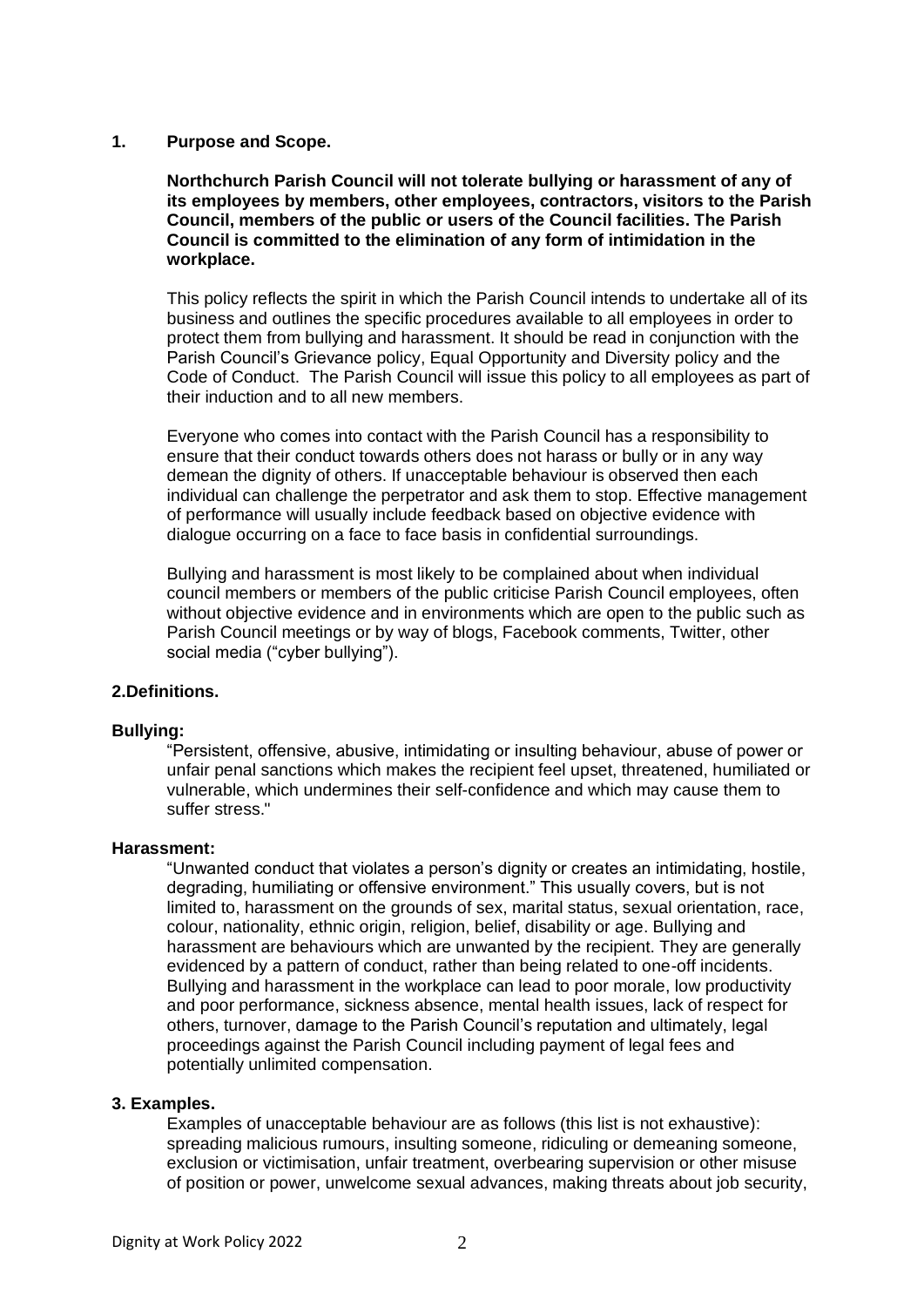making threats of physical violence against a person or their family, deliberately undermining a competent worker by overloading work and/or constant criticism, blaming a person for others' mistakes, preventing an individual's promotion or training opportunities.

Bullying and harassment may occur face-to-face, in meetings, through written communication, including electronic communication such as e-mail or on social media, by telephone or through automatic supervision methods. It may occur on or off work premises, during work hours or non-work time.

# **4. The legal position**

Councils have a duty of care towards all their workers and liability under common law arising out of the Employment Rights Act 1996 and the Health and Safety at Work Act 1974. If an employer fails to act reasonably with regard to this duty of care by allowing bullying or harassment to continue unchallenged an employee may decide to resign and claim 'constructive dismissal' at an Employment Tribunal.

Under the Equality Act 2010 bullying or harassment related to one of the protected characteristics covered by the Act (age, gender, marital status, sexual orientation, race, religion, belief, colour, disability) can be considered unlawful discrimination which could lead to an Employment Tribunal claim for discrimination against the corporate employer, the council and the perpetrator(s) as individual named Respondents.

The legal definition of "Third Party Harassment" has been introduced which makes the employer vicariously liable for harassment from other parties such as parishioners, contractors etc and it must take reasonable steps to manage such situations which could include seeking legal redress on behalf of an employee or member of the council.

In addition, the Criminal Justice and Public Order Act 1994 and Protection from Harassment Act 1997 created a criminal offence of harassment with a fine and/or prison sentence as a penalty and a right to damages for the victim. A harasser may be personally liable to pay damages if a victim complains to an Employment Tribunal on the grounds of discrimination.

The 1997 Act was originally designed to assist in stalking situations but case law has demonstrated that it can be relevant to employment disputes, for instance: employers can be vicariously liable for harassment received in the workplace, that the conduct is viewed as 'serious', or 'oppressive and unacceptable', that a 'course of conduct' needs to be established but that this can link incidents which are separated by long time periods and that damages for personal injury and distress can be awarded under the Act.

#### **5. Process for dealing with complaints of Bullying and Harassment**.

#### **Informal approach**

Someone who feels s/he is being bullied or harassed should try to resolve the problem informally, in the first instance. It may be sufficient to explain to the person(s) involved in the unwanted behaviour, or an intermediary, that their conduct is unacceptable, offensive or causing discomfort. Anyone concerned about being bullied or harassed is encouraged to maintain a record of the incidents.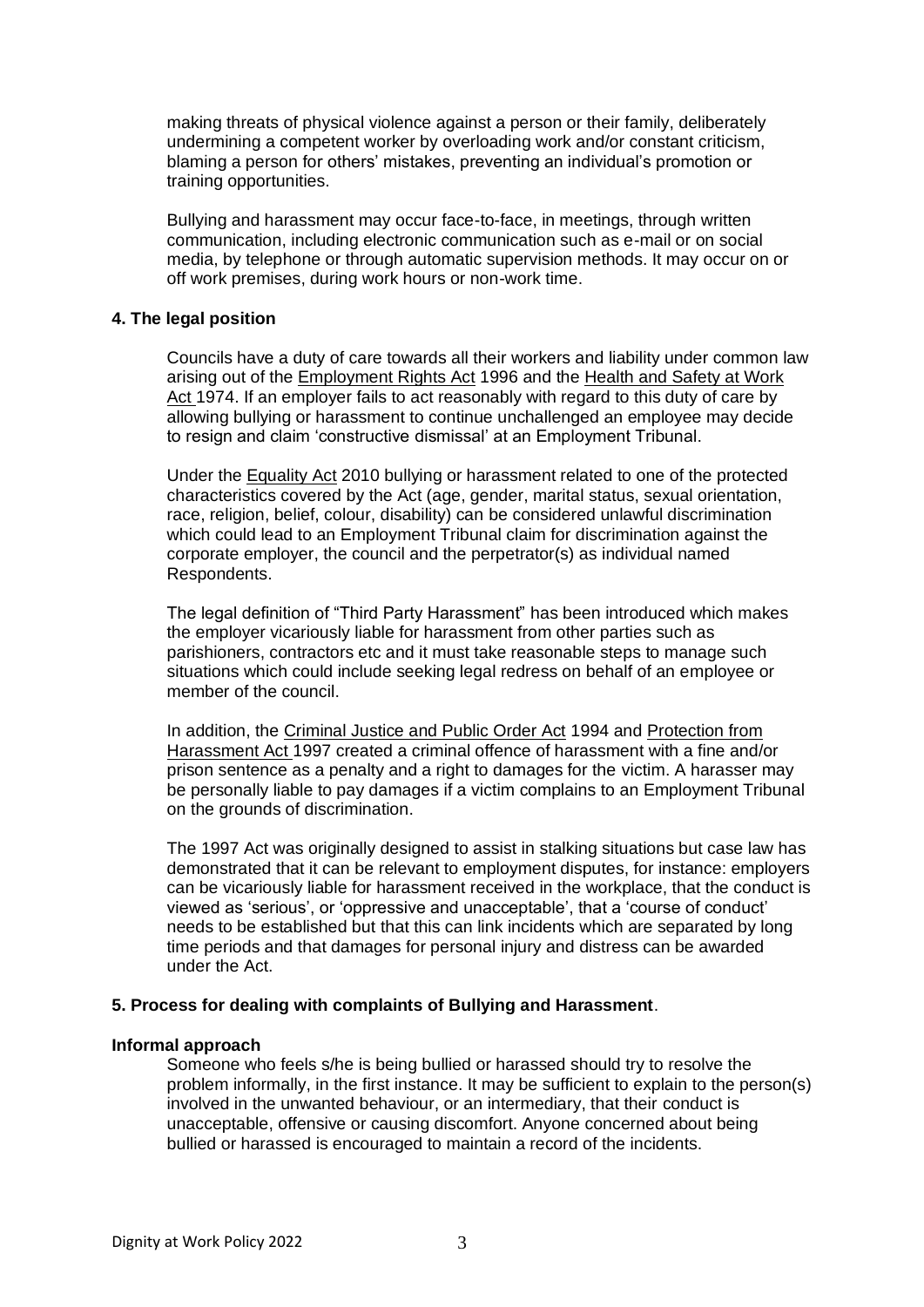# **Formal approach**

# **Employees**

Where an employee of the Parish Council feels unable to resolve the matter informally, any complaint about harassment or bullying can be raised confidentially and informally, initially with the Parish Clerk. In the case of bullying or harassment of the Parish Clerk, s/he should raise this with the Chairman of the Parish Council in the first instance.

It may be appropriate for the complaint to be put in writing after the initial discussion, as this will enable the formal Grievance Procedure to be invoked. The member of staff will be expected to provide evidence of the conduct about which s/he is complaining.

# **Others**

Anyone else who has business with the Parish Council, other than an employee, who feels s/he is being bullied or harassed should raise their complaint with the Parish Clerk. The complaint will be investigated and a meeting held, if necessary, to discuss the facts and recommend the way forward. At all times the confidentiality of the complaint will be of paramount importance in order to maintain trust in the process. Details of the complaint will not be shared with the Parish Council without prior approval by the aggrieved. The Parish Council will undertake not to victimize the complainant for raising the complaint once the appropriate dispute resolution process has been concluded.

# **6. Disciplinary Action**

Following a Grievance Hearing or investigation into allegations of bullying or harassment a full report will be made to all parties and this may result in disciplinary action being taken against the perpetrator of the alleged action/behaviour.

For an **employee** found to have been bullying/harassing others this will follow the Parish Council's Disciplinary procedure and will be treated as Gross Misconduct.

For **members** whom the Parish Council reasonably believe have been bullying or harassing another person(s) whilst undertaking Parish Council activities the action taken must be reasonable and in some cases counselling or training in appropriate skill areas e.g. inter-personal communication, assertiveness, chairmanship etc., may be appropriate.

The range of disciplinary sanctions available to the Parish Council, where a member has been involved in bullying/harassment include: admonishment and an undertaking not to repeat the process, removal of opportunities to further harass/bully, banning from committees of the Parish Council and representation on any outside bodies, a referral under the Code of Conduct to the Monitoring Officer.

There may also be a referral to the Police under the Protection from Harassment Act 1997, or a claim to an Employment Tribunal for Third Party harassment (for harassment relating to one of the protected characteristics under the Equality Act). This list is not exhaustive.

False or malicious allegations of harassment or bullying which damage the reputation of a fellow employee/member will not be tolerated and will be dealt with as serious misconduct under the Disciplinary Procedure and/or a referral to the Monitoring Officer.